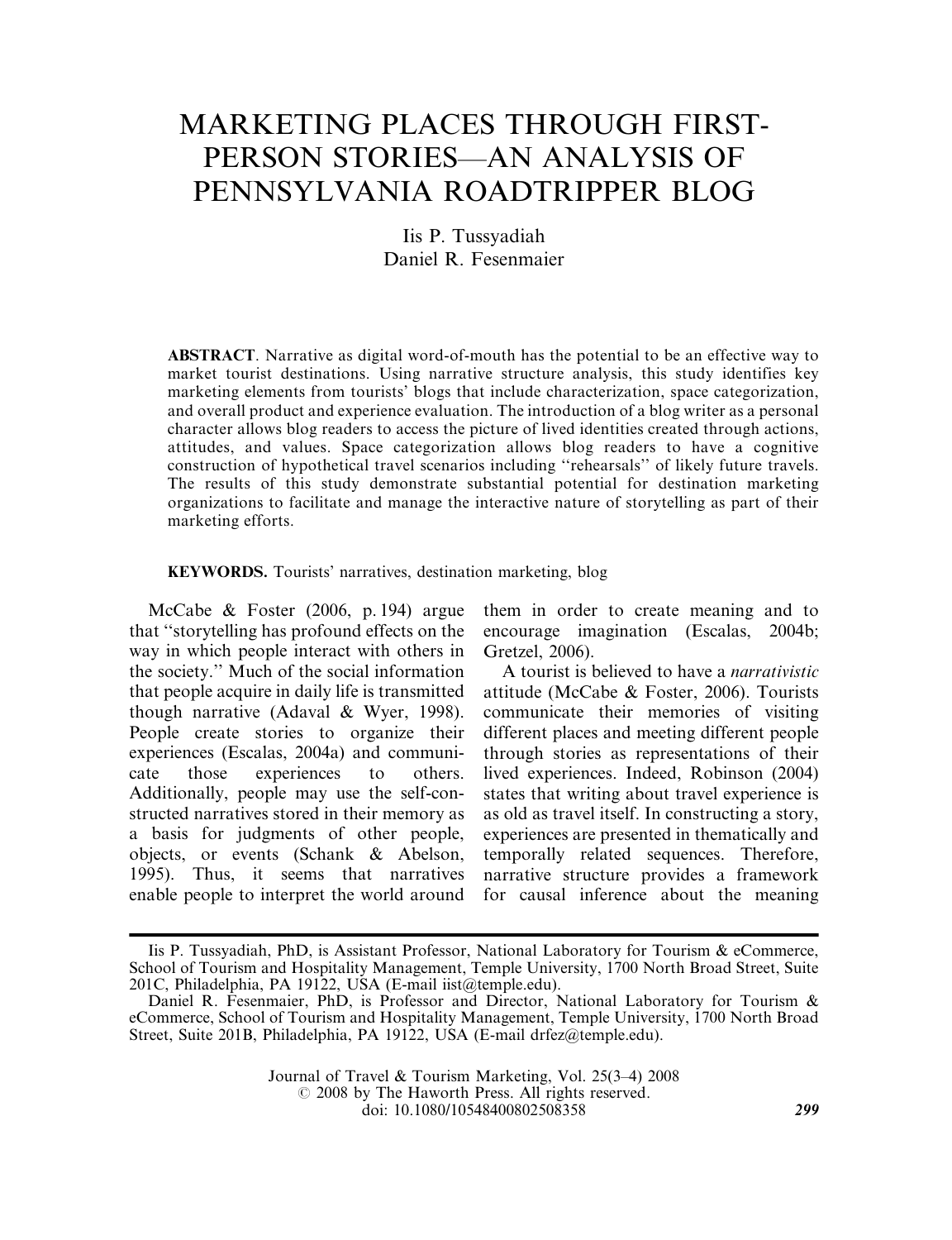of tourist experiences (Escalas, 2004b). According to Graburn (1989), the tourism process begins in the ''ordinary,'' progresses into ''heightened'' moments, and returns to the ordinary. Since there is a gap between the tourist's ''actual, onsite, real-time'' experience and its representation, the tourist moment is (re)presented, (re)produced, and (re)created through narrative in journal entries, postcards, photographs, and storytelling (Cary, 2004). Today, with the emergence of the Web 2.0 platform and consumer-generated media (CGM, i.e., online content created primarily by Internet users themselves), stories about tourism experiences can easily be found on discussion boards, blogs, social networking sites, customer review sites, and in photo galleries. The narratives typically use a combination of text, images, videos, and/ or music to deliver to or share stories about tourism products and experiences with other Internet users through interactive technology applications.

The use of narratives to communicate travel experiences offers the potential for particularly ''thick'' experiential aspects of a trip (Gretzel, 2006). Lin and Huang (2006) further argue that online travel stories appeal to so many audiences, impress them, and even draw them to plan travel to the destination described within the stories. Hence, destination marketing organizations (DMOs) have started to incorporate the narrative and interactive nature of firstperson stories as a feature on their web sites. The first-person stories or blogs act as a digital version of word-of-mouth communication. In the marketing literature, it is referred to as electronic word-of-mouth (eWOM). Although the stories are provided by travelers, the main goal of the blog feature on destination marketing websites is to engage potential travelers with a persuasive tale about the destination. Thus, a thorough analysis of tourists' narratives posted on destination marketing websites will provide an in-depth understanding of the underlying message and persuasiveness of the stories.

The primary purpose of this exploratory article is to examine the structure of personal travel narratives (i.e., blogs) by deconstructing them into meaningful sequences. Based upon these findings, this study then assesses the merits of this approach to destination marketing by abstracting the key marketing elements from the stories. Specifically, it is posited that narrative analysis provides a powerful theoretical and methodological framework for assessing the spatiotemporal nature of narratives and therefore, a useful approach for developing more effective strategies for promoting destinations.

# NARRATIVES OF LIVED **EXPERIENCES**

There is a common belief across different disciplines that human experience is a narrative phenomenon best understood through story. Craig (2007, p. 174) suggests that researchers in anthropology, literary theory, psychology, geography, organizational theory, and many other disciplines ''have come to recognize narrative as the most likely medium to capture the contingencies of human experience as lived in context and over time.'' One of the fundamental assumptions that underpins this research is the idea that human beings and stories are intertwined (Varaki, 2007). Sarbin (1986) proposes the term ''narratory principle'' whereby people think, feel, act, and make moral choices according to narrative structures. It is claimed that stories are the foundation of human identity (Holstein & Gubrium, 1999); human "selves" and, consequently, lives are "storied" (Connelly & Clandinin, 1990; Eakin, 1999; Andrews, 2000). Therefore, as Connelly and Clandinin (p. 188) point out, ''…narrative is the closest we can come to experience,'' and recognition of narratives means recognition of the ways people experience the world.

Based on this assumption, it is argued that the process of narrating can be considered as the process of ''meaning making'' (Gabriel,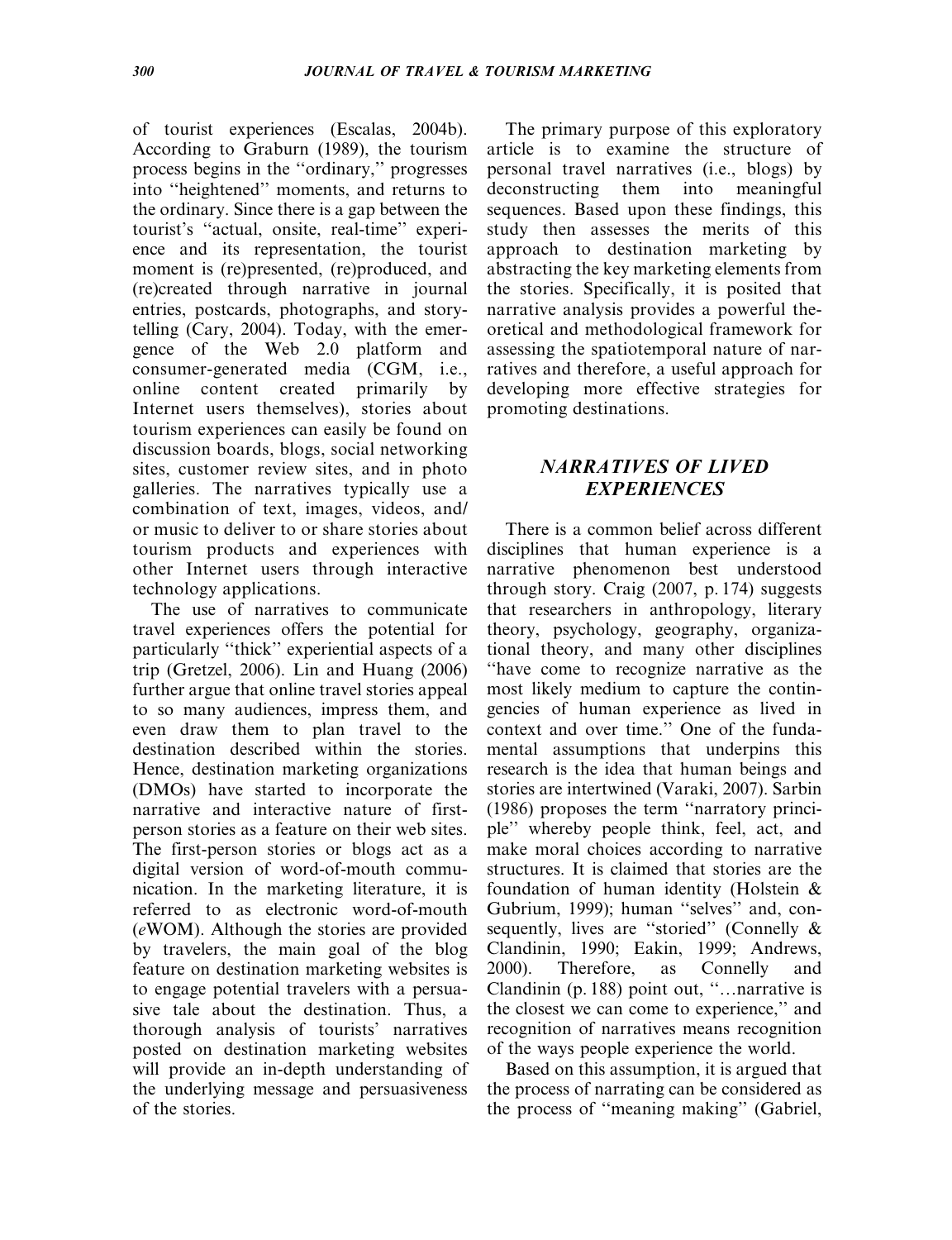2000); people creates stories to make sense of their lives. In other words, narratives and the process of narrating act as a device for interpreting human experience. Drawing on her research in the context of services experience, Mattila (2000) argues that the facts of an experience are constituted by its sequence of events; the act of narrating involves interconnecting these facts into a pattern that is a structure representing the experience. Gabriel explored the mechanisms through which meaning is generated in narratives. The mechanisms represent either a way of making sense of specific parts of the narratives or a way of making connections between different parts. The mechanisms, referred to as ''poetic tropes,'' are central interpretive devices for storytellers. These poetic tropes include attribution of motive, attribution of causal connections, attribution of responsibility, attribution of unity, attribution of fixed qualities, attribution of emotion, attribution of agency, and attribution of providential significance.

Tourism experience can be considered a ''fragment of the overall human experience'' that involves sequences of events within space and time. To many people, the tourism experience profoundly shapes life-worlds and therefore telling stories about these experiences is a form of communicating selfidentities. Indeed, McCabe and Foster (2006, p. 194) argued that: ''[A]n account of tourist experience requires the development of a story, to define, describe and give reasons for touristic events. As such, stories are intrinsic to the development of touristic accounts…''

Further, as indicated by Polkinghorne (1997), Gabriel (2000), and Mattila (2000, 2002), stories are uniquely effective in representing and conveying lived experiences because they offer a logic for the narrators and audiences. Hence, positioning narratives in the viewpoint of tourism marketing, narrative appeals might be effective in communicating the value of tourism and hospitality as experiential products to audiences (Padget & Allen, 1997; Mattila, 2000, 2002).

## LINKING STORIES TO PLACES

Time is believed to be a narrative organizer of events and experiences (Hurwitz, 2002). However, events and experiences occur in particular locations and, thus, the spatial aspect of experiences is an important facet of narratives. A narrative approach has been utilized for research in the field of geography, particularly within the concepts of accessibility, mobility, interactions, and geographic changes (see Potteiger & Purinton, 1998; Dixon & Durrheim, 2004; Soliva, 2007). These studies have one aspect in common: they are based on a belief that narratives are rich in spatial characteristics. Thus, it is argued that stories are an important interpretive device to understand places based on human experiences within and with the places over time.

Importantly, tourism experiences constitute spatiotemporal mobility; that is, experiences take place within meaningful spatial and temporal contexts. Tourists derive enjoyment from movement across space and interactions with people and artifacts within the settings they encounter. Edensor (2001) argues that different tourist activities are carried out in particular places, including cities, heritage sites, beaches, or museums. These settings are distinguished, and often organized, by common-sense understandings of the types of activities that should take place in them. The storyline of tourists' narratives is then comparable to a drama interconnecting different performances (i.e., tourist activities) in different stages (i.e., tourist places). Hence, stories characterize places with the experiential values they can afford for tourists, including, but not limited to, the functional, the materialistic, and the aesthetic, sensual qualities of the places. Moreover, tourists' spatiotemporal movement potentially activates spatial networks, linking one place to another in the form of itineraries. Therefore, it is argued that tourists' narratives provide the information necessary to develop a meaningful framework upon which to distinguish places and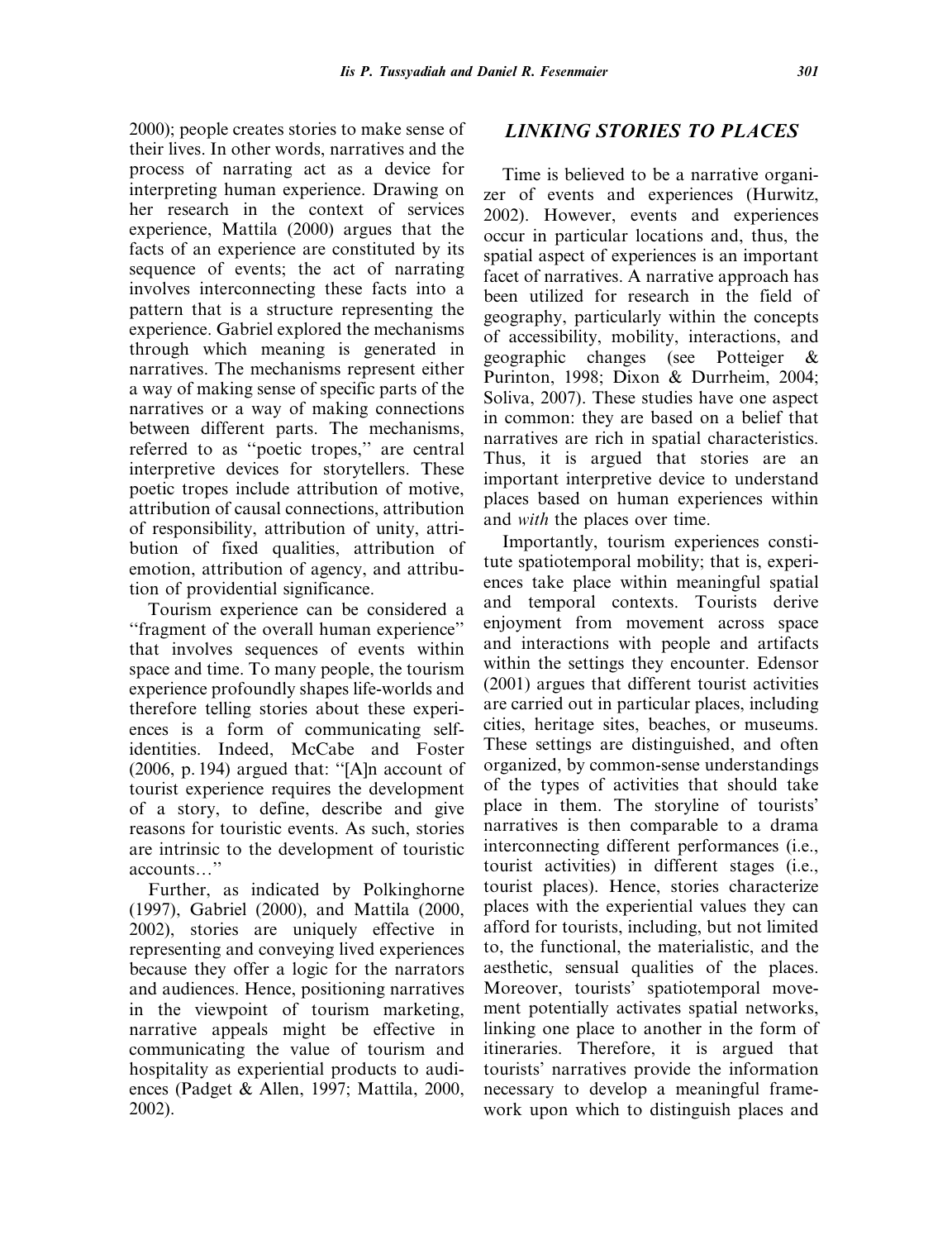their network relationships into different products or brands.

# MARKETING PLACES THROUGH **STORIES**

Extensive research indicates that the narrative power of a story has the ability to ''manipulate'' mass audiences (Boje, 1999) in that a story can act as a contributing value justification for human action (Cragan & Shields, 1998). Storytelling in marketing concerns the use of stories to communicate messages that reflect positively on a brand (Fog, Budts, & Yakaboylu, 2005). Previous research on eWOM as a marketing tool for consumer goods categorize narratives into product attribute and product benefit information (see Moore 1999; Park, Kim, & Han 2007). The latter category is more useroriented and includes peripheral cues such as product popularity and trends. Escalas (2004b) notes that the meaning of a brand to a consumer is based on the narratives that she has constructed that incorporate the brand. She argues that the self-brand connection may be formed based on the perceived psychological benefits from the product. In this context, a consumer might link the brands in a narrative to the achievement of self-related goals. The connection is a result of a process of mapping the goal-action-outcome structure within the narrative with self-related stories in the memory. This mapping process can be achieved through the association of self with the narratives. Indeed, for marketing consumer products, Learned (2007) suggests that a rich narrative that gives context to daily life help brands to connect more empathically with the buying minds of customers. In the case of marketing tourism as an experiential product, it is of crucial importance that the consumers associate themselves with the stories and recognize the value of the experiences afforded by the tourist places.

Based on these considerations, key elements for destination marketing are proposed as a theoretical foundation for this study. Specifically, the following three key elements from tourists' stories provide a conceptual foundation for the strategic use of tourists' narratives in destination marketing:

- 1. Narratives should associate consumers to a brand; tourists' stories should indicate the meaningful spatial and temporal characteristics of a tourism experience.
- 2. Narratives must contain a positive evaluation of the brand (Fog, Budts, & Yakaboylu, 2005); tourists' stories (or parts of the stories) should suggest the benefits and value of the tourism experiences.
- 3. Consumers should be able to map the benefits of the brand in the narratives to the achievement of self-related goals (Escalas, 2004b); audiences should be able to relate to the tourists' stories.

#### METHODOLOGY

This study analyzes the narrative structure of first-person stories (blogs) posted on a DMO in order to provide key marketing elements that will be strategically beneficial for marketing a destination. Green & Brock (2000) suggest that stories persuade via narrative transportation, which constitutes immersion in the text. Hence, understanding the persuasive nature of a story can be accomplished by analyzing the textual corpus of narratives. Specifically, data were selected from stories about visits to Philadelphia from ''visitPA Roadtripper,'' a blog feature on the Pennsylvania Tourist Office website (visitPA.com). Three different travel genres were selected from six available Roadtripper stories of visits to Pennsylvania: History Buff (two stories), Culture Vultures (three stories), and Hipster Roadtrippers (three stories). The stories were compiled into single textual documents and were then analyzed qualitatively. The analysis includes story deconstruction (i.e., decomposing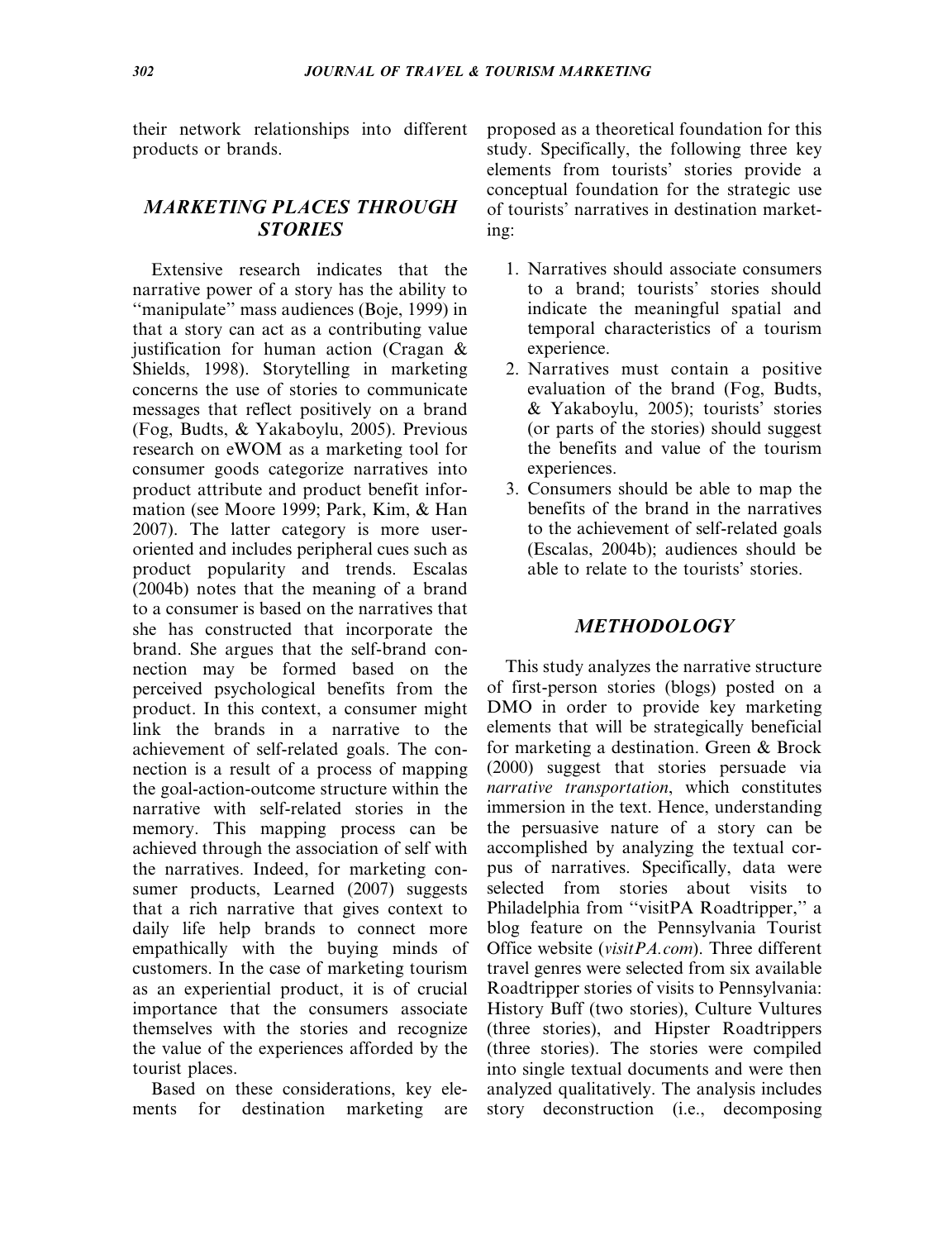narratives into unique quotations and episodes), coding (i.e., assigning particular themes to the quotations), and interpretation of code and quotation networks. This procedure was performed using ATLAS.ti software.

This study applies narrative analysis through the deconstruction and emplotment of stories (Boje, 2001) following the concept of narrative structure suggested by Escalas (2004a). Escalas (2004a, 2004b) suggests that the narrative structure of stories consists of two elements: chronology (temporal dimension) and causality (relational organization). The temporal dimension of a narrative process is based on the idea that events occur over time, which is configured as individual episodes and can be organized in terms of occurring during the beginning, middle, or end of the narrative. The relational organization of a narrative process is configured as episode schema. Schema, in turn, structures elements into an organized framework that establishes a relationship between the story's elements and allows for causal inference (i.e., goal-directed action-outcome sequences). The results of the narrative analysis are then organized in order to propose a set of marketing elements that can be used to effectively promote destinations.

# THE NARRATIVE STRUCTURE OF PENNSYLVANIA ROADTRIPPER BLOGS

The blog section of the Pennsylvania Tourist Office website (visitPA.com) entitled ''Roadtrippers'' and themed ''Stories from the Road'' was introduced during the summer of 2005. The agency offers the opportunity for travelers to Pennsylvania to share stories about their experiences within the state of Pennsylvania on the website. However, the feature is not an open platform; interested members of the public can submit their stories (i.e., a submission form is provided on the website), but the Pennsylvania Tourist Office selects which stories will be published and also moderates some of the stories. As a result, the blog features selected writers and stories beneficial for the marketers and does not represent the openness nature of typical social media. Nevertheless, in explaining the storytellers feature on the blog, the website states that ''…PA Roadtrippers were real people, not actors or advertising types, and they filed their dispatches faithfully so that their audience could experience the State of Independence through their eyes'' (visitpa. com/visitpa/roadtrippers.pa, 2007).

To date, the website features six different story genres; a story genre contains three to four trips to different parts of Pennsylvania and each trip contains several stories about daily tourism experiences (i.e., one blog entry represents one day of experience). Apart from text, the blog also features photographic images associated with the stories. On average, a blog entry features at least one image that is placed within the text. Due to the small number of the images available on the blog, this study focuses only on the narratives represented through text. The narrative structure analysis of the stories includes characterization, a temporal dimension, relational organization, and space categorization. An analysis on overall product evaluation was also conducted to identify the benefits communicated through the stories to the target market.

#### Characterization

One important determinant of the travel genres introduced on the Roadtripper Blogs is the characterization (i.e., the introduction of the ''hero'' and ''heroine'') within the stories. Characters are important in the process of understanding stories, as the effectiveness of a story relies on its ability to present structured characters' action sequences. Moreover, characters in a story are lived identities to which people can relate in real life. The Roadtripper Blogs introduce and label their stars with titles related to, and images corresponding to, the travel genres: History Buff, Culture Vultures, and Hipster Roadtrippers. Hence, the characterization is strongly associated with the product that they (the PA tourism office) are trying to sell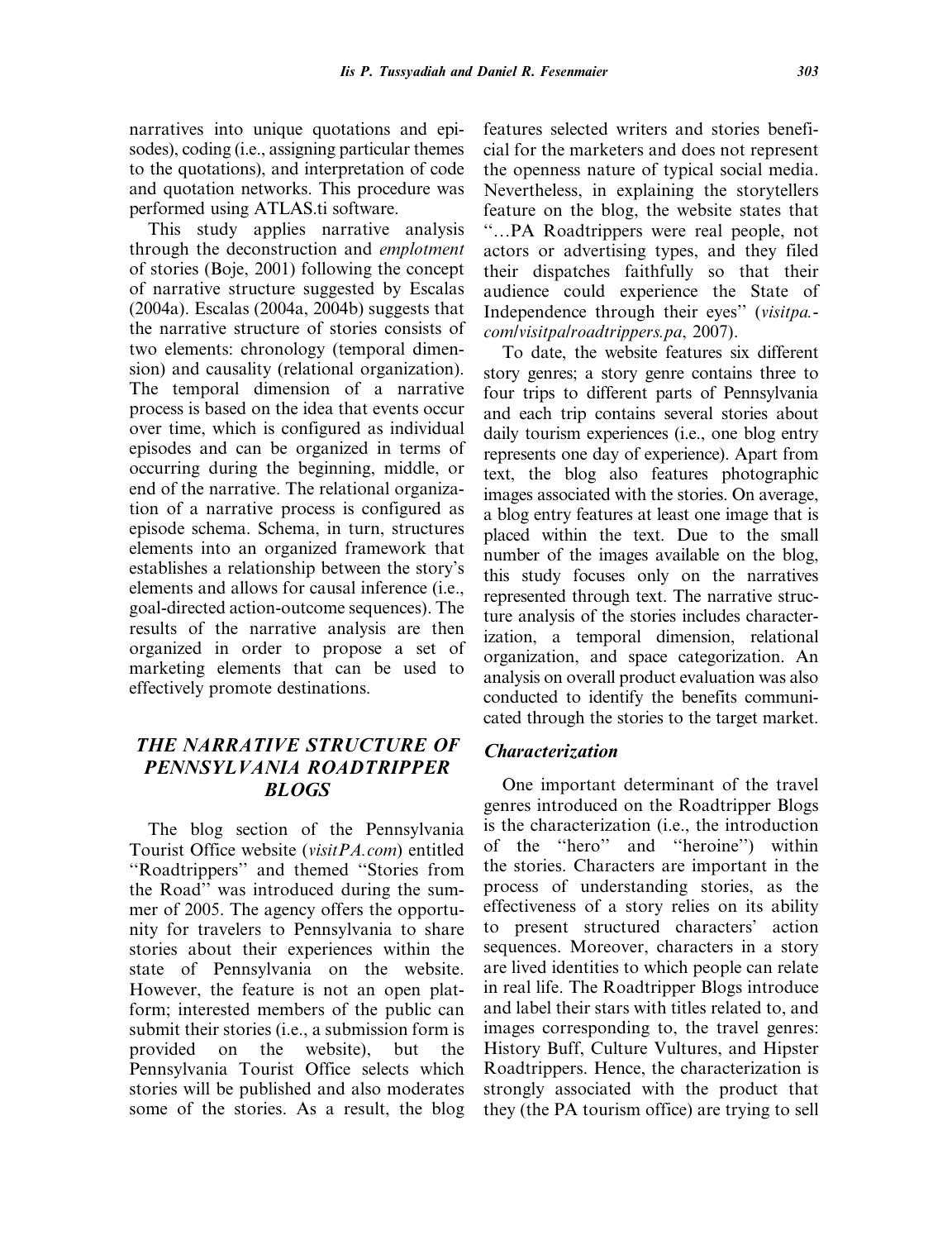(i.e., different types of tourist attractions and trip itineraries). The identities of each character are presented both in the blogger's bio, which includes age, marital status, residence, and occupation; and within the stories themselves as self-generated keywords related to preferences, perspectives, tastes, and values. They are:

- History Buff: Robert (37), Married. Keywords: book, city living, history, tradition, kids, parents;
- Culture Vultures: Manisha (26) and Preethi (27), Singles. Keywords: second-year business students, top tier school, clueless about direction, bridal shower, dress, makeup;
- Hipster Roadtrippers: Mike (29) and Tamara (30), Married. Keywords: Mexican (food/spot), cool spot, drinks, music, game, history walk.

Several differences can be identified from the stories in terms of character representation and structure. The History Buff represents one leading ''actor,'' with his family members acting in supporting roles, while both the Culture Vultures and Hipster Roadtrippers feature multiple leading actors. All stories have a single narrator; one (representative) leading actor describes the whole experience throughout the trips. However, the selfgenerated keywords identified within the stories reflect the role of each narrator within his or her groups. Robert (History Buff) writes more about his own perspectives and feelings, supported by the drama he has with the other members of his group. Preethi (Culture Vultures) and Mike (Hipster Roadtrippers) tend to describe their shared perspectives, goals, and tastes (i.e., using the term ''we'') with the other leading actors in their groups. The introduction of multiple characters in a story, whether composed of one leading character with supporting actors or multiple characters, is important for audiences' sense-making process, since they are able to understand the narrative plots by connecting the narrative parts from the characters' interactions with each other.

# Temporal Dimensions: Identifying Episodes of the Visitor Experience

The narrative structure of the Roadtripper blogs can be deconstructed based on the chronology or temporal dimension of events. Since all narratives represent tourist experiences, the stories can be interpreted chronologically from the tourists' movement through space and time, whereby the characters move from one place to another during a certain time interval (Xia, Ciesielski, & Arrowsmith, 2005). Tourists' movements can be seen as a dynamic process that is characterized by spatial and temporal references and attributable components (i.e., the nature of the place visited). Since a story represents experiences within a day, the temporal sequences of the characters' movements were identified based on three time intervals: morning, afternoon, and evening. Time references in journal entries were identified by finding exact matching words (e.g., ''in the morning,'' ''in the afternoon''), words designating a point in time (e.g., ''at 9:00 a.m.''), and words with reference to other activities or situations (e.g., ''after lunch," "right when the store opened"). However, the time intervals do not reflect episodes; the stories may have more than one episode within one time interval and one episode may last for more than one time interval. The sample of the story chronology deconstruction is illustrated in Figure 1.

In this study, the History Buff-based stories contained five episodes on the first day: (a) strolling along the mall between Independence Hall and the National Constitution Center (afternoon), (b) walking over to Arch Street and visiting Ben Franklin's cemetery (afternoon), (c) going back to the hotel and swimming (evening), (d) having dinner at the hotel room (evening), and (e) watching fireworks over Phillies' Stadium from the hotel window (evening). Six episodes were recorded on the second day: (a) the National Constitution Center tour (morning), (b) the Betsy Ross House tour (morning), (c) lunch at City Tavern (afternoon), (d) strolling around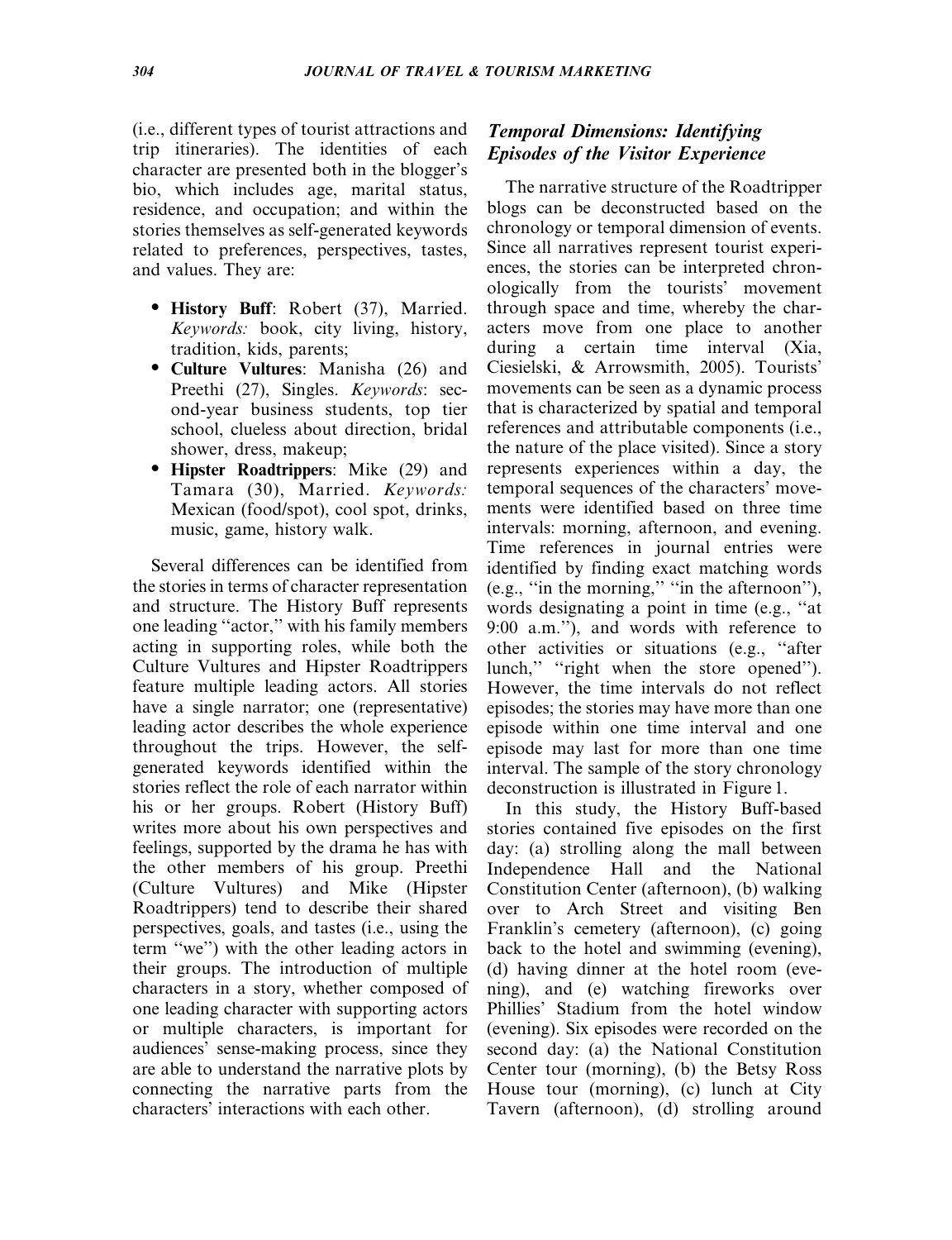Whalebone Alley (afternoon), (e) the Mummers Museum tour (afternoon), and (f) visiting the Eastern State Penitentiary.

The stories produced by the Hipster Roadtrippers contained six episodes on the first day: (a) a stop at New Hope (afternoon), (b) walking around and shopping in Rittenhouse Square (evening), (c) dinner at El Vez (evening), (d) walking around the Old City (evening), (e) drinking at Tangerine (evening), and (f) listening to hip-hop music at Mint (evening). The second day contained nine episodes: (a) breakfast at Marathon Grill (morning), (b) the Chinatown tour (morning), (c) a visit to the Independence Visitor Center (morning), (d) the Gilbert Stuart House tour (morning), (e) lunch at City Tavern (afternoon), (f) the African American Museum tour (afternoon), (g) the Liberty Bell Center tour (afternoon), (h) the Independence Hall tour (afternoon), and (i) dinner at Alma de Cuba (evening). Five episodes took place on the third day: (a) breakfast at Little Pete's (morning), (b) a history walk to the Irish Memorial (morning), (c) the Betsy Ross House tour (morning), (d) the National Constitution Center tour (morning), and (e) the Congress Hall tour (afternoon).

Last, the stories provided by the Culture Vultures included five episodes on the first day: (a) shopping at Bloomingdale's, King of Prussia Mall (morning), (b) lunch at the food court (afternoon), (c) continued shopping at the mall (afternoon), (d) driving to Philadelphia (evening), and (e) dinner at Buddakan (evening); four episodes on the second day: (a) heading to New Hope, brunch at a bakery in Rice's Market (morning), (b) driving around the town and shopping at different stores (afternoon), (c) wine tasting at the New Hope Winery (afternoon), and (d) going back to Philadelphia, dinner at Pod (evening); and four episodes on the third day: (a) brunch at the Tenth Street Pourhouse (morning), (b) walking through South Philadelphia and the Italian Market (morning), (c) shopping on South Street (afternoon), and (d) shopping at Rittenhouse Square (afternoon).

All writers, except Robert, wrote the narratives in chronological order; Robert wrote a flashback episode in his first-day story. Most of the episodes from the stories occurred at different places, which is important for the space categorization of the narratives and the characterization of the travel itineraries. Nearly all episodes contained activities that occurred at a particular place, without much emphasis on the movement between places. The narrators used



FIGURE 1. Characterization: Access to Lived Tourist Identities (Source. visitPA.com)

**Hipster Roadtrippers - Day 2**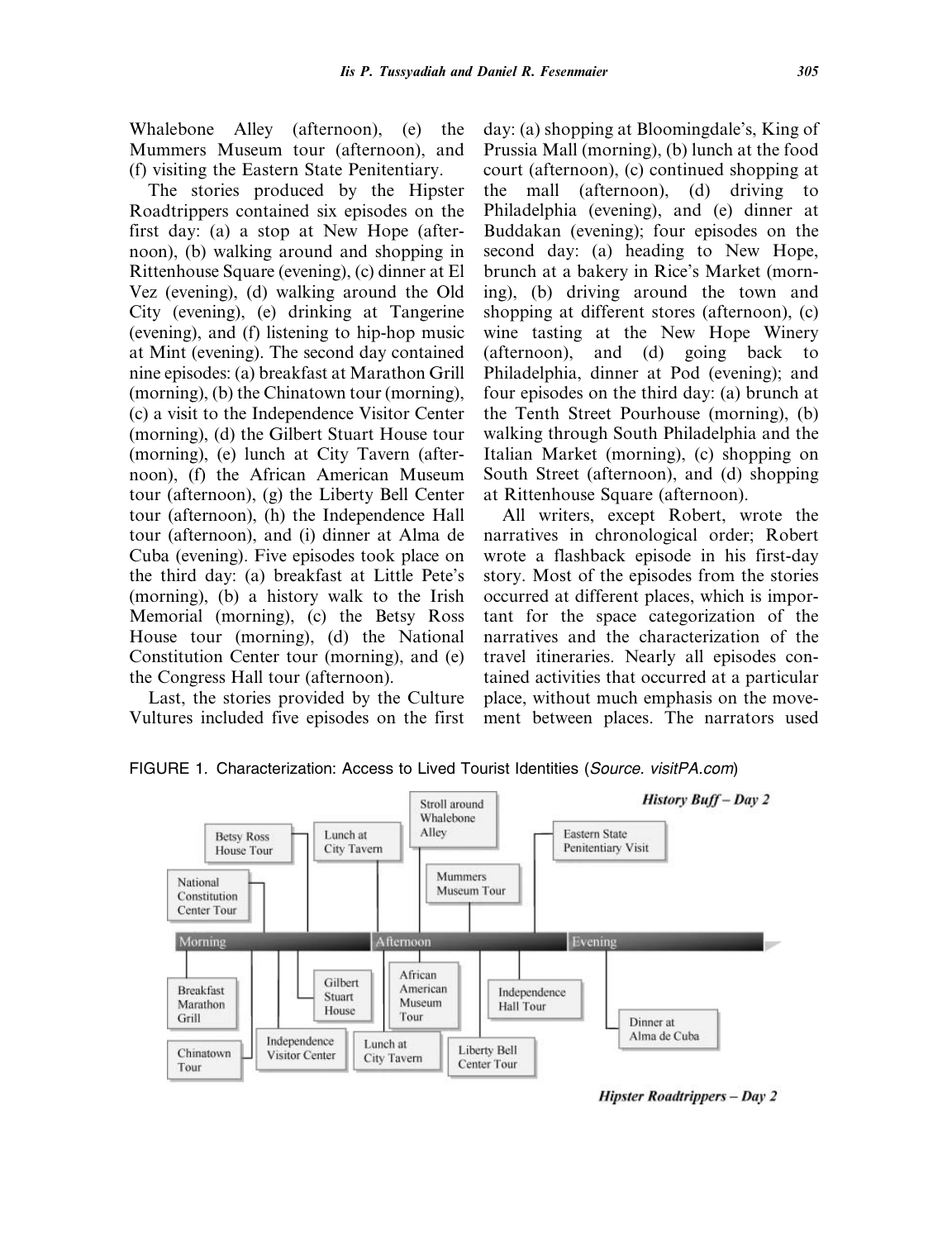phrases such as ''Our next stop was…'' or ''We continued our way East and stopped at…'' Some exceptions can be found from the first-day story of the History Buff, where Robert described the term ''stroll around'' in the first episode and emphasizes that it was a primer of the next-day's activity. In episode 4 from the first-day story of the Culture Vultures, Preethi explained the activity of driving from King of Prussia Mall to downtown Philadelphia, emphasizing the times they were lost or confused by the directions. This suggests that throughout the stories the narrators tried to communicate ''fragments'' of their experiences taking place at different interesting spots in the city with little emphasis on the experiences of ''moving'' between places in the city.

## Relational Organization: Episode Schema

Narratives can also be deconstructed by their relational organization of goals-actions-outcomes. To interpret the relational organization of the narratives, a keyword search was conducted within the text of each episode identified in the chronological deconstruction process. Extract 1 is from the third-day story of Manisha and Preethi (Culture Vultures).

## Extract 1

Preethi: We walked around for quite some time, but finally decided that we wanted to do some serious shopping. So we jumped in a cab and headed down to Rittenhouse Square. Rittenhouse Square is an upscale section of Philly that is known for great boutiques and stores. Manisha and I spent a couple hours walking up and down the streets, stopping at various stores and trying on clothes. Manisha was looking for a dress for her upcoming bridal shower so that was the focus of our shopping adventures today. After searching for hours, we still had not found the perfect dress.

Preethi states that the focus of the experience was ''serious shopping.'' However, this statement is not the real goal, but a contextualization of the episode. Preethi reiterates the goal of the episode, that Manisha was having a bridal shower and needed a dress. The actions that were expressed in extract 1 include ''going to Rittenhouse Square,'' ''stopping at various stores and trying on clothes,'' and ''searching for hours.'' Finally, Preethi closed the episode by stating the outcome as ''…had not found the perfect dress.''

Extract 2 is from the first-day story of Mike and Tamara (Hipster Roadtrippers). The goal of this episode, as expressed by Mike, was ''to find a bar or a club where we could get a drink and hear some music.'' The actions were to ''take a walk through the neighborhood.'' As can be seen, the outcome of that episode is expressed in the last three lines.

## Extract 2

Mike: The locals told us Old City was the place to find a bar or club where we could get a drink and hear some music. The streets were lined with different bars and restaurants so we decided to take a walk through the neighborhood. There were lots of people out; some heading to the bars and some seated at outside tables enjoying dinner. We came across a Jazz band playing on a street corner. We stopped to listen to the music and watched children dance in the street. The band could play, and T (*Tamara*) contributed to the arts and spotted them a 5.

The relational organization of the stories enables blog readers to understand the plot by associating the process of justification in their minds: why and how well the characters perform their actions. What is more, the blog readers can derive the ''meaning'' of the experiences introduced in the stories; the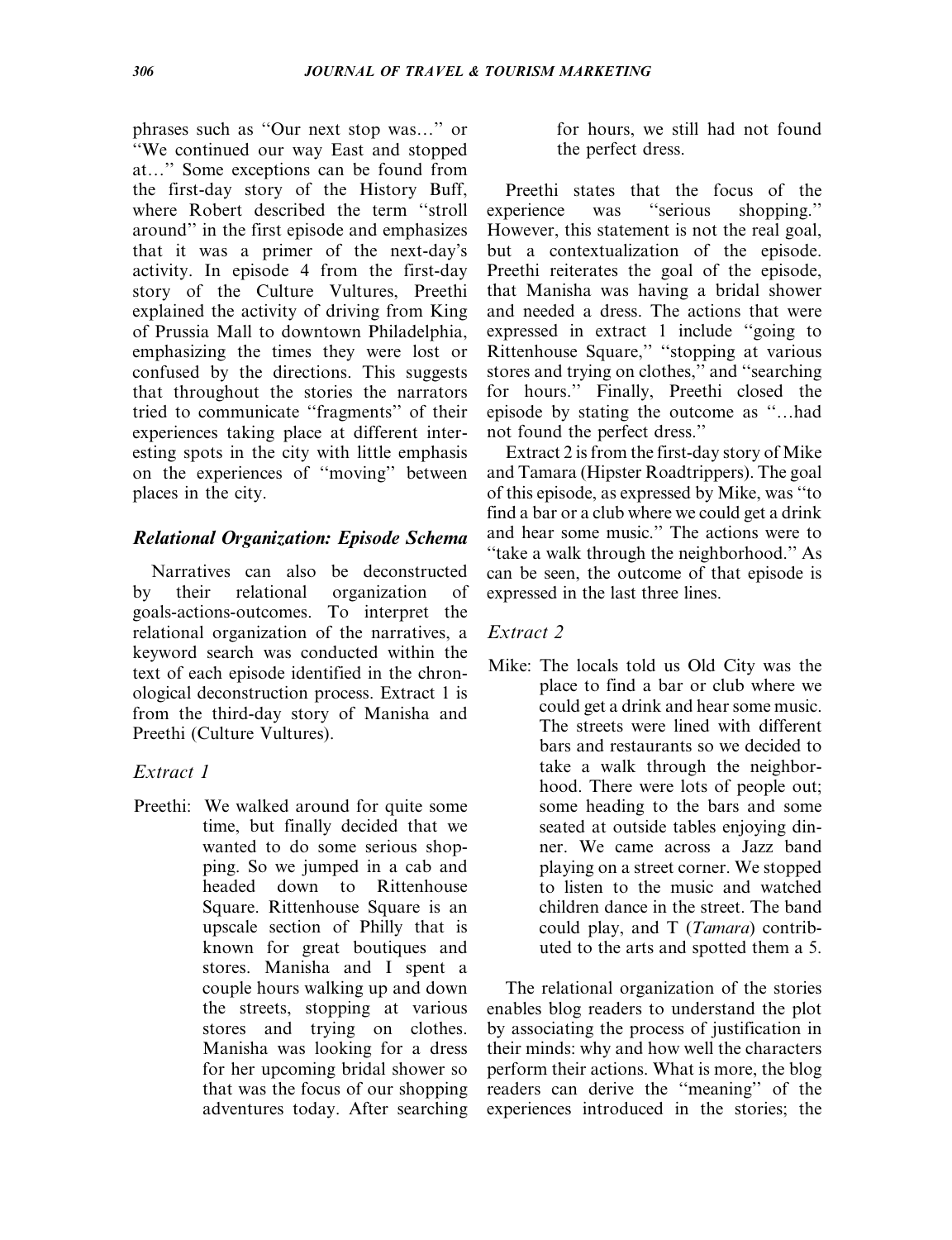relational organization acts as the sensemaking device, which also strengthens the process of relating the characters and their actions to real life.

#### Space Categorization

Based on the episodes and episode schema, the experiences represented in the narratives can be plotted into spatial movements. The story episodes reflect the temporal nature of the movements (illustrated in Figure 1). Because a tourist's position can be derived at the point of location in time, tourists' travel patterns can be conceptualized as spatial movements within a network. In this system, the nodes of the network are attractions or other points at which tourists stop; the edges of the network are the routes that tourists choose to travel between the two places. When plotted spatially, the attractions and places visited by each blog character and their movement patterns signify the space categorization of each travel genre.

Figure 2 illustrates the spatial patterns of the episodes identified from the story of the Hipster Roadtrippers (second day). The episodes (illustrated chronologically in Figure 1) are represented by the attractions and places as nodes. The intertwined spatial and temporal patterns of all episodes make up the whole story as a description of a tourism product, a day-trip experience.

## PRODUCT EVALUATION

Product evaluation (i.e., overall quality of the experience) can be informed by interpreting the positive and negative feelings of the writers from the blogs. For example, words such as "sad," "bad," and "uneasy" represent negative feelings toward the experience, while "good," "delicious," and "fantastic'' describe positive feelings. In some cases, blog writers also used cynical words to express negative feelings (e.g., ''spectacular mood''). Several aspects were considered, such as general statements about satisfaction, the quality of attractions visited and facilities

used, the level of information available to make decisions concerning the itinerary and scheduling, and knowledge gained from visiting the various Philadelphia attractions.

Extract 3 comes from one of the episodes of the story of the Hipster Roadtrippers, when Mike and Tamara were having lunch at the City Tavern (located in Old City, Philadelphia). Mike expresses a positive evaluation of the restaurant and expresses excitement right after reading the menu, even before the waiter arrived. Then, the excitement continued after the appearance of the waiter. Finally, Mike stated his positive evaluation of the food, expressed by the words ''indulged'' and ''enjoyed.''

#### Extract 3

Mike: At that point lunch was in order, and we found it at the City Tavern, the only place in the world where we could experience authentic 18th century American culinary history, as the menu described. Not even in New York could we order a "Salmagundi,'' better yet pronounce it correctly. Other items included liters of Thomas Jefferson or George Washington ale. I was starting to get excited. Then our waiter approached. Just like the food, he was 18th century style, clad in black shoes, long white socks, a long sleeved white collared shirt and a black vest that seemed true to history. He even seemed to speak a little bit of 18th century accent. We indulged in the trip back in time and enjoyed it all. T did her thing while I had some chicken noodle soup just like George W., the original, used to enjoy.

Most of the stories, as expected, contain positive product evaluation. However, a few negative notions of the experiences were identified from several episodes in the stories. Most of these were the result of negative outcomes in their attempts to achieve certain goals and were not directly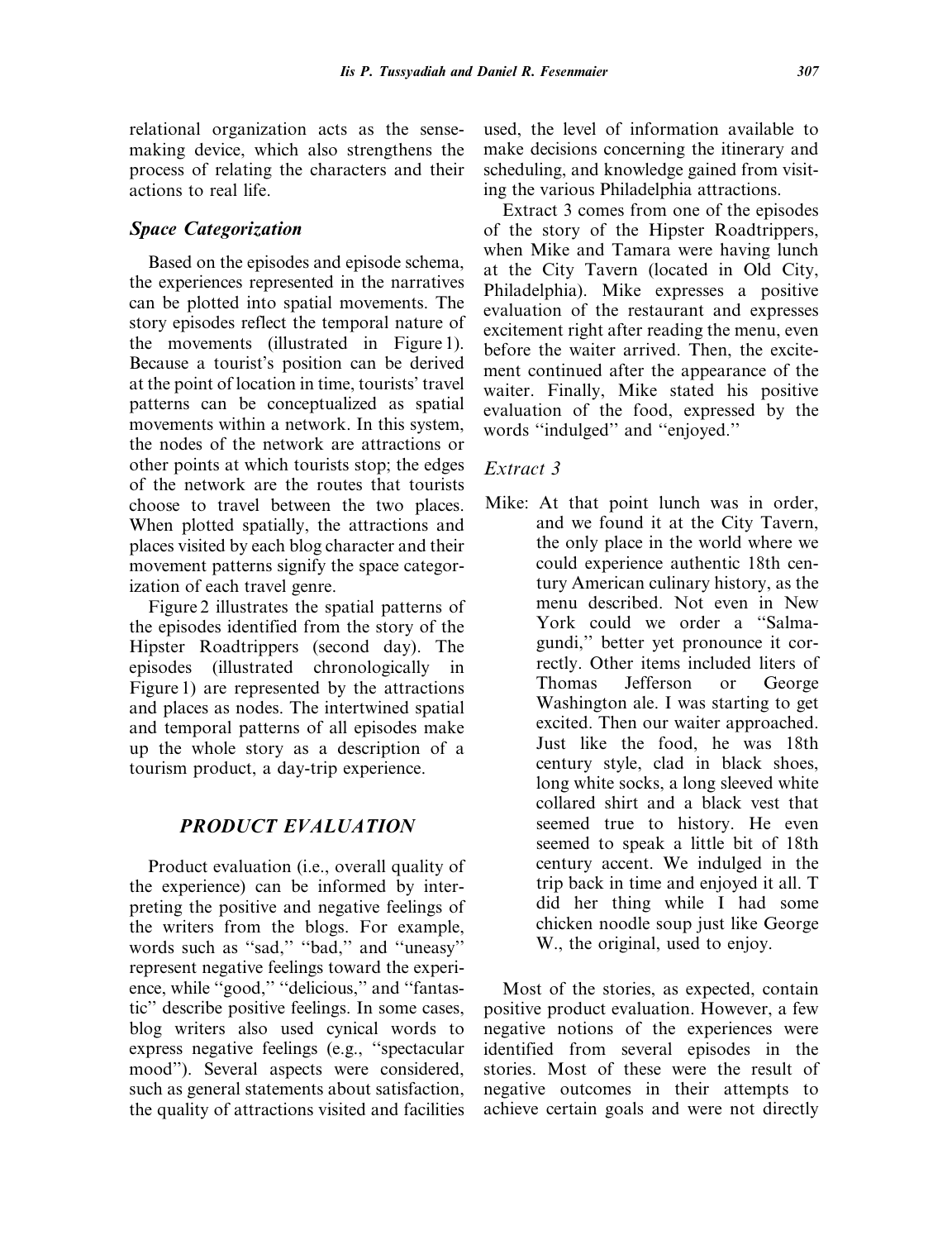

#### FIGURE 2. Story Episodes: Temporal Dimensions

related to the quality of the products. An example of a negative experience is presented in extract 4, which is an episode of the Culture Vultures on the third day. As shown, Preethi expresses her negative feelings by using the words ''very sad'' as a result of her lack of success in getting tickets.

#### Extract 4

Preethi: We had originally reserved today to spend at the Philadelphia Museum of Art but we had both been there several times and the Dali exhibit, which we desperately wanted to see, was sold out. We tried for weeks to get tickets but were unsuccessful. After studying Spanish art in Madrid, Dali had become one of my favorite artists. Having seen a majority of his artwork in Spain, I knew this exhibit would be great and was very sad to miss it.

Since the essence of marketing through narratives is to communicate the positive

notions of products to consumers, product evaluation in the stories became one of the most important elements of the blog. Tourists' problems resulting from negative experiences, however, are equally important in the process of creating tourists' drama that might appeal to the readers. Preethi's story about her disappointment in not getting the ticket for the Dali exhibit suggests that the product offered by the City of Philadelphia is of extremely high value, and that missing the chance to experience it is a substantial loss.

## KEY MARKETING ELEMENTS

Several key marketing elements were identified as destination marketing tools based on the narrative structure and product evaluation found on the Pennsylvania Tourist Office's website; the three most important are:

1. Develop tourist identities using different travel genres. This approach can be regarded as customization in advertising;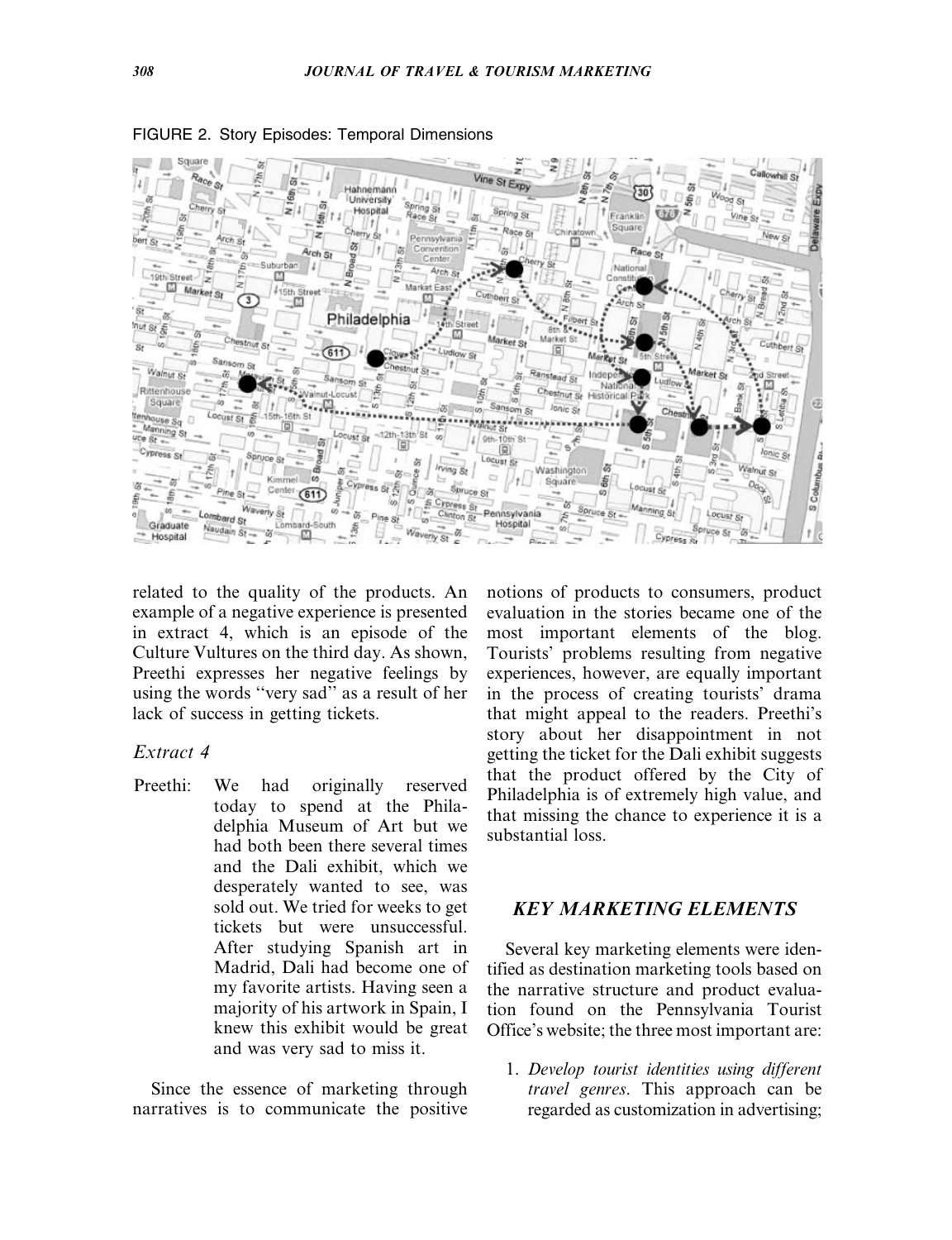the message about the product (bundles of products) is delivered differently to different segments. Since blog readers will relate to the lived picture of a character in the story, introducing characters with different tastes, preferences, and backgrounds can be effective in stimulating empathy among different readers. Readers sharing similar characteristics with the ''hero'' and ''heroine'' understand how the characters made decisions and act, and perceive the benefits enjoyed by the characters. Therefore, the readers can be persuaded to experience the same trip as the characters in the stories.

- 2. Introduce drama by presenting multiple characters. Characterization with multiple actors allows blog readers to follow the drama resulting from interactions among the characters. The drama helps readers achieve a sense of ''realness'' and character believability, which will lead to sympathy and empathy as emotional responses. Sympathy and empathy, in turn, lead to the ''ad attitude'' (Escalas & Stern, 2003)—in this case, intention to visit.
- 3. Encourage the discussion of spatiotemporal movement as product characteristics. The temporal and spatial sequences of the trips extracted from the stories enables blog readers to have a cognitive construction of the hypothetical travel scenario. However, placing more emphasis on the activities related to movement between places, and not limited to activities at particular places, would enrich the stories and strengthen their power to communicate the travel scenario.

## CONCLUSION

This research investigates tourists' journal-like stories (i.e., written in a first-person perspective) utilized by DMOs to promote tourism destinations. Since this form of narrative marketing has recently been embraced by many organizations in travel tourism, this research significantly contributes to the latest development in tourism marketing by providing a better understanding of the important drivers of success of using narratives in destination marketing. This research posits that a well-written travel story (i.e., a nicely structured narrative) can increase audiences' knowledge about a destination. The chronology and causality within a story particularly add to the detailed information about a particular tourism activity within a period of time. It is suggested that narratives seem to be able to present multiple interrelated information about particularities of a tourism destination, including, but not limited to, attractions, facilities, infrastructures, and a more abstract value such as the overall atmosphere. Further study, however, is needed to better understand the various mediation effects of narratives on how potential visitors interpret these stories.

This study identifies key marketing elements from the narratives provided by the Pennsylvania Tourist Office's website. These marketing elements include characterization (i.e., the introduction of ''hero'' and ''heroine''), space categorization (e.g., types of attractions), and overall product and experience evaluation. Characterization and space categorization are determinants of travel genres. The introduction of a blog writer as a personal character implies the notion of tourist identity; it allows blog readers to access a picture of lived identities created through actions, attitudes, and values. Space categorization presents the evaluation and result of the narrative sequences; it allows blog readers to have a cognitive construction of hypothetical travel scenarios, including rehearsals of likely future travels.

This research suggests some implications for DMOs. First, it is argued that narratives as a digital form of word-of-mouth provide a solid foundation upon which to effectively market a destination. Since the story format is easy to comprehend, a travel blog may help novice travelers to obtain information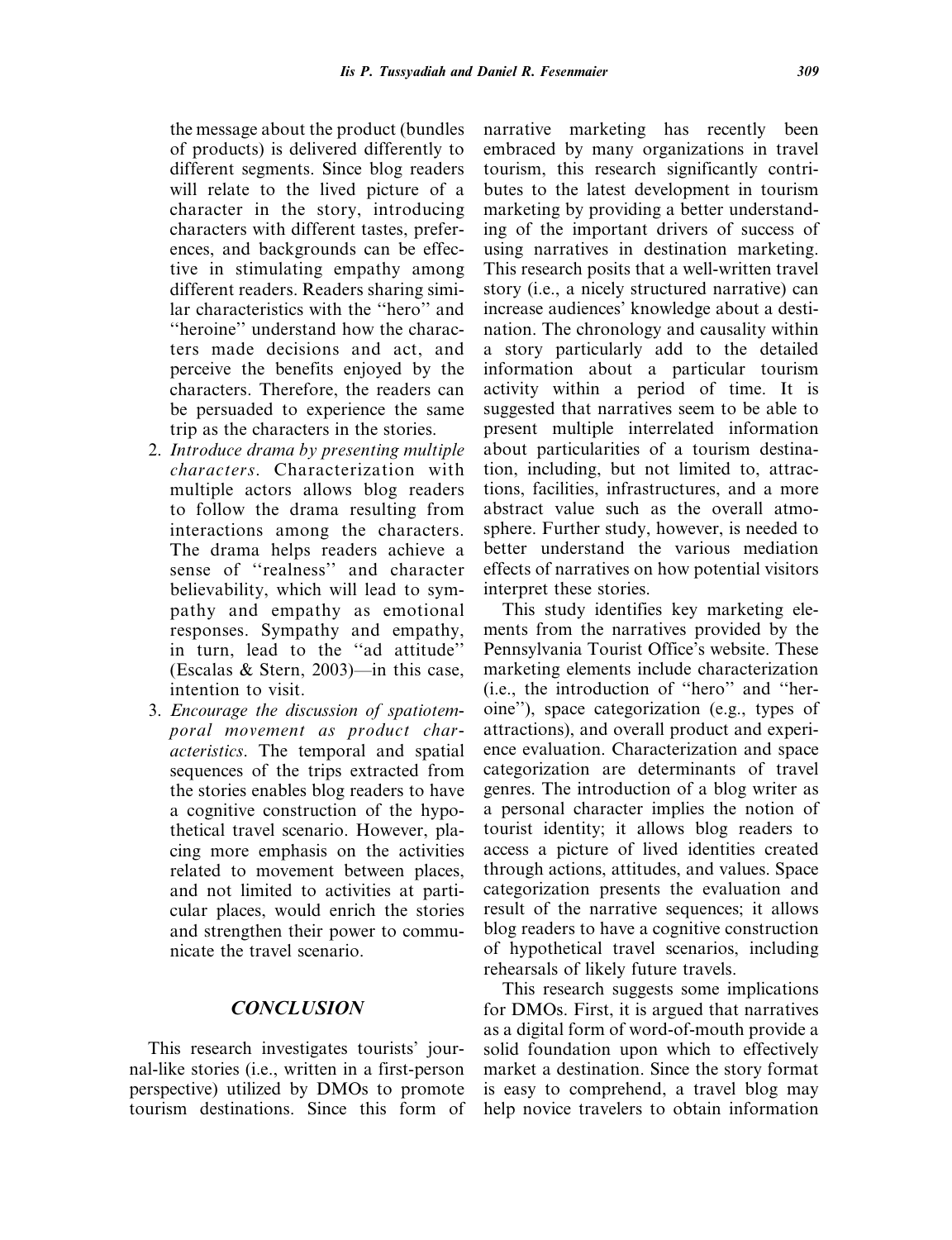and to make the decision to visit the destination. Second, introducing different characters and story genres has a potential to be an effective customization strategy in destination marketing. This way, the message about the destination (i.e., bundles of tourism products) is delivered differently to different market segments. Providing different stories will be effective to suggest diverse hypothetical scenarios of travel for potential visitors with different tastes, preferences, and travel styles.

#### **REFERENCES**

- Adaval, R., & Wyer, R. (1998). The role of narrative in consumer information processing. Journal of Consumer Psychology, 7(3), 207-246.
- Andrews, M. (2000). Introduction to narrative and life history. In M. Andrews, S. D. Sclater & C. Squire (Eds.), Lines of narrative: Psychosocial perspectives (pp. 77-80). London: Routledge.
- Boje, D. M. (2001). Is Nike Roadrunner or Wile E. Coyote? A postmodern organization analysis of double logic. Journal of Business and Enterpreneurship, 2, 77-109.
- Cary, S. H. (2004). The tourist moment. Annals of Tourism Research, 31(1), 61-77.
- Connelly, F. M., & Clandinin, D. J. (1990). Stories of experience and narrative inquiry. Educational Researcher, 19(5), 2-14.
- Cragan, J., & Shields, D. (1995). Symbolic theories in applied communication research: Bormann, Burke, and Fisher. Cresskil, NJ: Hampton.
- Craig, C. J. (2007). Story constellations: A narrative approach to contextualizing teachers' knowledge of school reform. Teaching and Teacher Education, 23(2), 173-188.
- Dixon, J., & Durrheim, K. (2004). Dislocating identity: Desegregation and the transformation of place. Journal of Environmental Psychology, 24(4), 455- 473.
- Eakin, P. J. (1999). How our lives become stories: Making selves. Ithaca: Cornell University Press.
- Edensor, T. (2001). Performing tourism, staging tourism: (Re)producing tourist space and practice. Tourist Studies, 1(1), 59-81.
- Escalas, J. E. (2004a). Imagine yourself in the product: Mental simulation, narrative transportation, and persuasion. Journal of Advertising, 33(2), 37-48.
- Escalas, J. E. (2004b). Narrative processing: Building consumer connections to brands. Journal of Consumer Psychology, 14(1/2), 168-180.
- Escalas, J. E., & Stern, B. B. (2003). Sympathy and empathy: Emotional responses to advertising drama. Journal of Consumer Research, 29, 566-578.
- Fog, K., Budts, C., & Yakaboylu, B. (2005). Storytelling: Branding in practice. Heidelbery: Springer.
- Gabriel, Y. (2000). Storytelling in organizations: Facts, fictions, and fantasies. Oxford: Oxford University Press.
- Graburn, N. (1989). Tourism: The sacred journey. In V. Smith (Ed.), Hosts and guests: The anthropology of tourism (pp. 21-36). Philadelphia: University of Pennsylvania.
- Green, M. C. & Brock, T. C. (2000). The role of transportation in the persuasiveness of public narratives. Journal of Personality and Social Psychology, 79(5), 701-721.
- Gretzel, U. (2006), Narrative design for travel recommender systems. In D. R. Fesenmaier, K. W. Wöber, & H. Werthner (Eds.), Destination recommendation system: Behavioural foundation and applications (pp. 171-179). London: CAB International.
- Holstein, J. F., & Gubrium, J. A. (1999). At the border of narrative and ethnography. Journal of Contemporary Ethnography, 28(5), 561-573.
- Hurwitz, B. (2002). Time, a narrative organiser of events and experience. The British Journal of General Practice: The Journal of the Royal College of General Practitioners, 52(477), 344-347.
- Learned, A. (2007). Marketing via stories: The selling power of narrative in a conceptual age. Retrieved March 27, 2007, from http://www.marketingprofs. com/7/marketing-via-stories-selling-power-conceptualage-learned.asp
- Lin, Y.-S., & Huang, J.-Y. (2006). Internet blogs as a tourism marketing medium: A case study. Journal of Business Research, 59, 1201-1205.
- Mattila, A. S. (2000). The role of narrative in the advertising of experiential services. Journal of Service Research, 3, 35-45.
- Mattila, A. S. (2002). The use of narrative appeals in promoting restaurant experiences. Journal of Hospitality & Tourism Research, 26, 379-395.
- McCabe, S., & Foster, C. (2006). The role and function of narrative in tourist interaction. Journal of Tourism and Cultural Change, 4(3), 194-215.
- Moore, G. A. (1999). Crossing the chasm: Marketing and selling high tech products to mainstream customers. New York: Harper Collins Publishers.
- Padgett, D., & Allen, D. (1997). Communicating experiences: A narrative approach to creating service brand image. Journal of Advertising, 24, 49-61.
- Park, D.-H., Kim, S., & Han, I. (2007). The effects of consumer knowledge on message processing of electronic word of mouth via online consumer reviews. In H. Österle, J. Schelp, & R. Winter (Eds.), Proceedings of the Fifteenth European Conference on